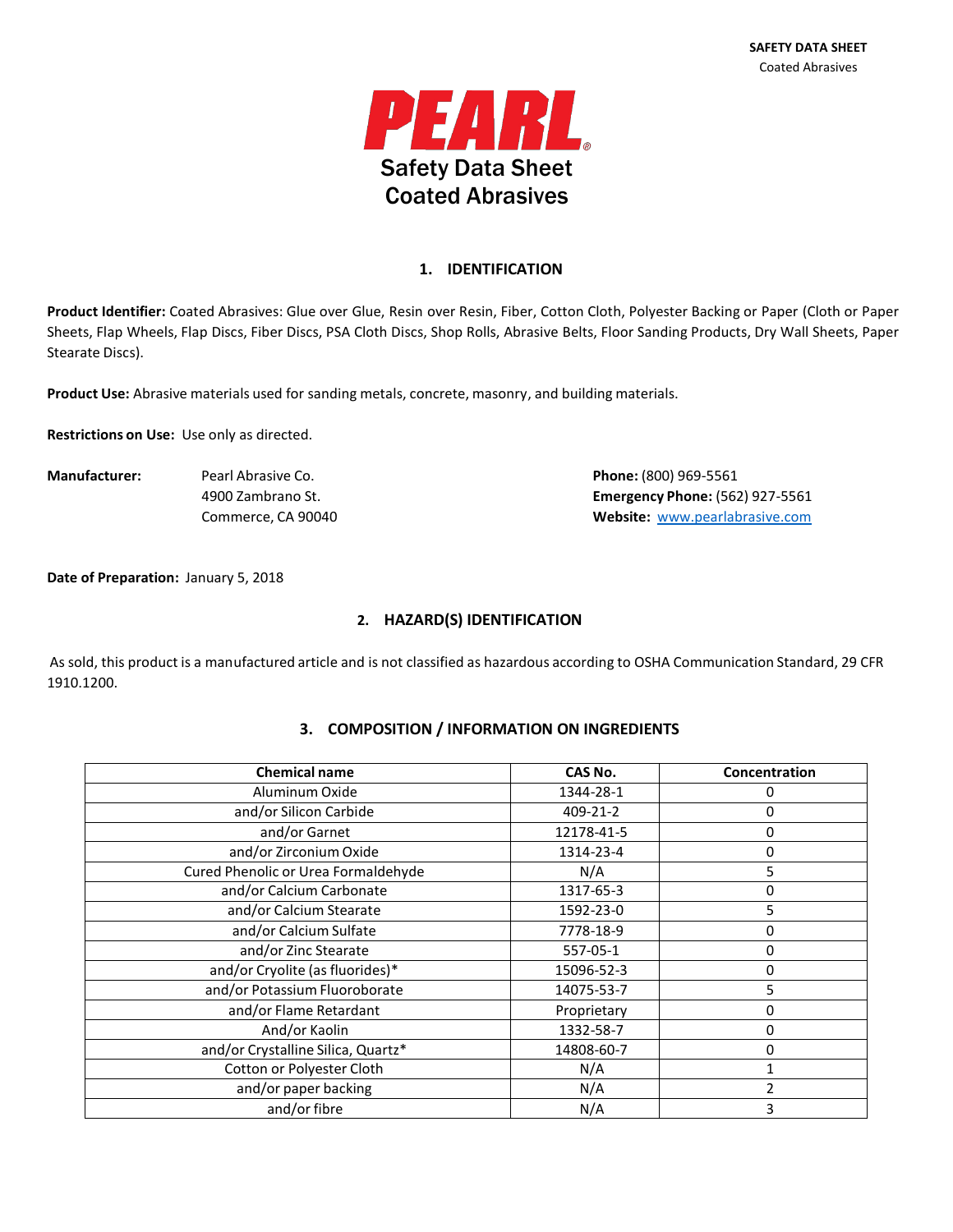

\*Test data indicatesthat the crystalline silica in this product is inextricably bound in a mannerthat no exposure occurs during normal use and handling. Therefore this product is not classified as a carcinogen.

The specific identity and/or exact percentage has been withheld as a trade secret.

#### **4. FIRST AID MEASURES**

**Ingestion**: If sanding dust is swallowed, seek medical attention.

**Inhalation**: If overexposed to sanding dust, remove victim to fresh air and get medical attention.

**Eye Contact**: Flush eyesthoroughly with water, holding open eyelids. Get medical attention if irritation persists. Obtain immediate medical attention for foreign body in the eye.

**Skin Contact**: Wash dust from skin with soap and water. Launder contaminated clothing before reuse.

**Most importantsymptoms/effects, acute and delayed:** May cause mechanical eye and skin irritation. Inhalation of duct may cause nose, throat and upper respiratory irritation. Exposure to dust generated from processing the base material or coatingsmay present additional health hazards.

**Indication of immediate medical attention and specialtreatment, if necessary:** Immediate medical attention is generally not required

#### **5. FIRE FIGHTING MEASURES**

**Suitable (and unsuitable) extinguishing media:** Use any media that is appropriate for the surrounding fire.

**Specific hazards arising from the chemical:** This product is not combustible; however, consideration must be given to the potential fire/explosion hazards from the base material being processed. Many materials create flammable/explosive dusts or turnings when sanded, machined or ground.

**Special protective equipment and precautionsfor fire-fighters:** Firefightersshould wear full emergency equipment and NIOSH approved positive pressure self-contained breathing apparatus.

### **6. ACCIDENTAL RELEASE MEASURES**

**Personal precautions, protective equipment, and emergency procedures:** Wear appropriate respirator and protective clothing as needed to avoid eye contact and inhalation of dust.

**Environmental precautions:** Avoid release into the environmental. Reportrelease as required to authorities.

**Methods and materialsfor containment and cleaning up:** Pick up, sweep up or vacuum and place in a containerfor disposal. Minimize generation of dust.

### **7. HANDLING AND STORAGE**

**Precautionsfor safe handling:** Use only with adequate ventilation. Avoid breathing dust. Wash thoroughly after handling and use, especially before eating, drinking or smoking. Consider potential exposure to components of the base materials or coatings being sanded or ground. Refer to OSHA's substance specific standards for additional work practice requirements where applicable.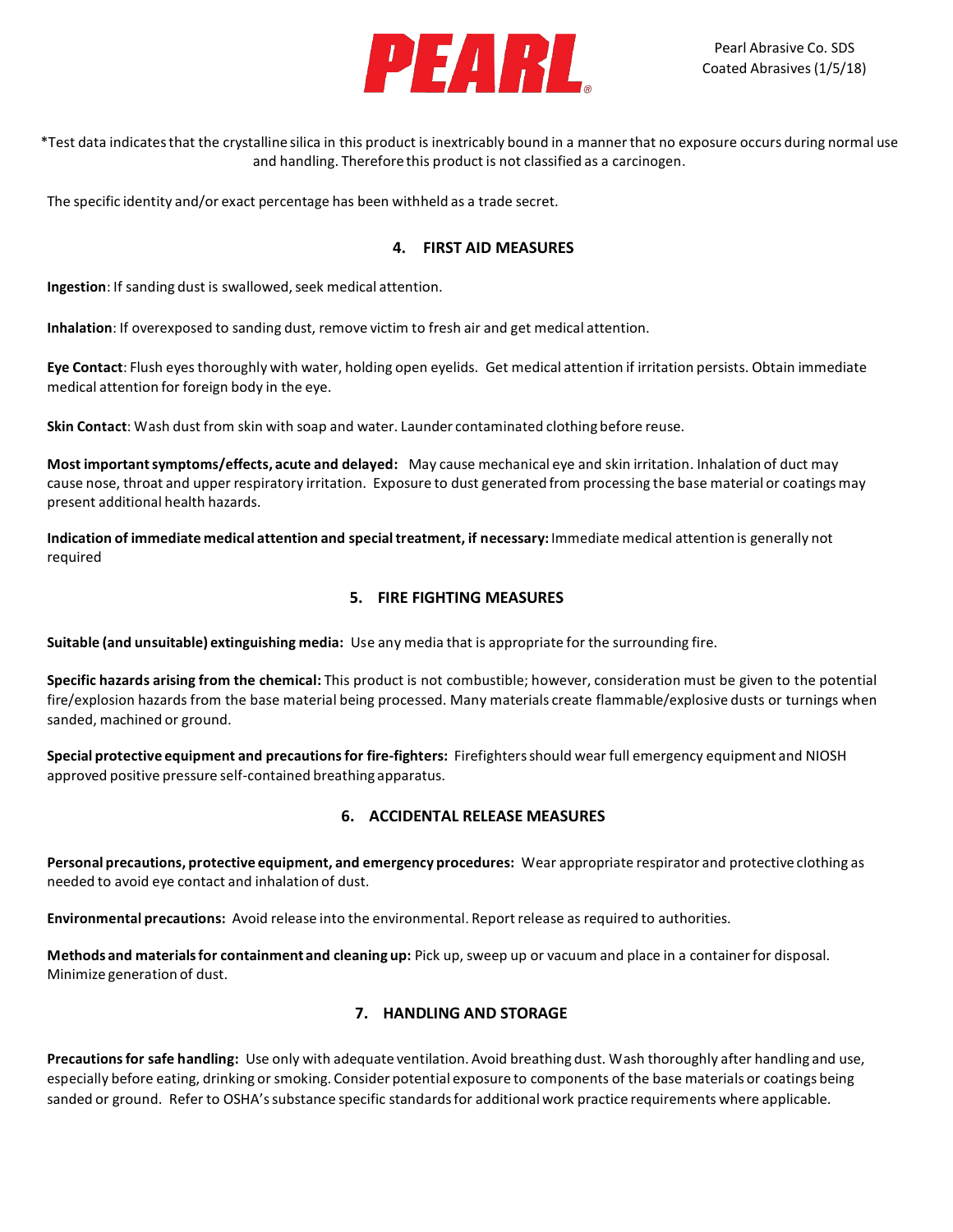

**Conditionsfor safe storage, including any incompatibilities:** Store in a dry location.

## **8. EXPOSURE CONTROLS / PERSONAL PROTECTION**

| Aluminum Oxide                                   | 5 mg/m3 ACGIH TLV (respirable fraction) (as Al metal)<br>15 mg/m3 TWA OSHA PEL (total dust)<br>5 mg/m3 TWA OSHA PEL (respirable fraction)                                      |  |
|--------------------------------------------------|--------------------------------------------------------------------------------------------------------------------------------------------------------------------------------|--|
| <b>Silicon Carbide</b>                           | 3 mg/m3 TWA ACGIH TLV (respirable fraction)<br>10 mg/m3 TWA ACGIH TLV (inhalable fraction)<br>15 mg/m3 TWA OSHA PEL (total dust)<br>5 mg/m3 TWA OSHA PEL (respirable fraction) |  |
| Garnet                                           | None Established                                                                                                                                                               |  |
| Zirconium Oxide (as Zr)                          | 5 mg/m3 TWA ACGIH TLV<br>10 mg/m3 STEL ACGIH TLV<br>5 mg/m3 TWA OSHA PEL                                                                                                       |  |
| <b>Cured Phenolic or Urea Formaldehyde Resin</b> | None Established                                                                                                                                                               |  |
| <b>Calcium Carbonate</b>                         | 15 mg/m3 TWA OSHA PEL (total dust)<br>5 mg/m3 TWA OSHA PEL (respirable fraction)                                                                                               |  |
| <b>Calcium Stearate</b>                          | None Established                                                                                                                                                               |  |
| <b>Calcium Sulfate</b>                           | 10 mg/m3 TWA ACGIH TLV (inhalable)<br>15 mg/m3 TWA OSHA PEL (total dust)<br>5 mg/m3 TWA OSHA PEL (respirable fraction)                                                         |  |
| <b>Zinc Stearate</b>                             | 10 mg/m3 TWA ACGIH TLV<br>15 mg/m3 TWA OSHA PEL (total dust)<br>5 mg/m3 TWA OSHA PEL (respirable fraction)                                                                     |  |
| <b>Cryolite (as fluorides)</b>                   | 2.5 mg/m3 TWA ACGIH TLV<br>2.5 mg/m3 TWA OSHA PEL                                                                                                                              |  |
| Potassium Fluoroborate (as fluorides)            | 2.5 mg/m3 TWA ACGIH TLV<br>2.5 mg/m3 TWA OSHA PEL                                                                                                                              |  |
| <b>Flame Retardant</b>                           | None Established                                                                                                                                                               |  |
| <b>Kaolin</b>                                    | 2 mg/m3 TWA ACGIH TLV (respirable)<br>15 mg/m3 TWA OSHA PEL (total dust)<br>5 mg/m3 TWA OSHA PEL (respirable fraction)                                                         |  |
| <b>Cotton or Polyester Cloth</b>                 | None Established                                                                                                                                                               |  |
| <b>Crystalline Silica, Quartz</b>                | 10 mg/m <sup>3</sup> (respirable) OSHA PEL<br>$%$ Silica + 2                                                                                                                   |  |
|                                                  | 0.025 mg/m3 TWA ACGIH TLV                                                                                                                                                      |  |
| <b>Paper Backing</b>                             | None Established                                                                                                                                                               |  |
| <b>Fiber</b>                                     | None Established                                                                                                                                                               |  |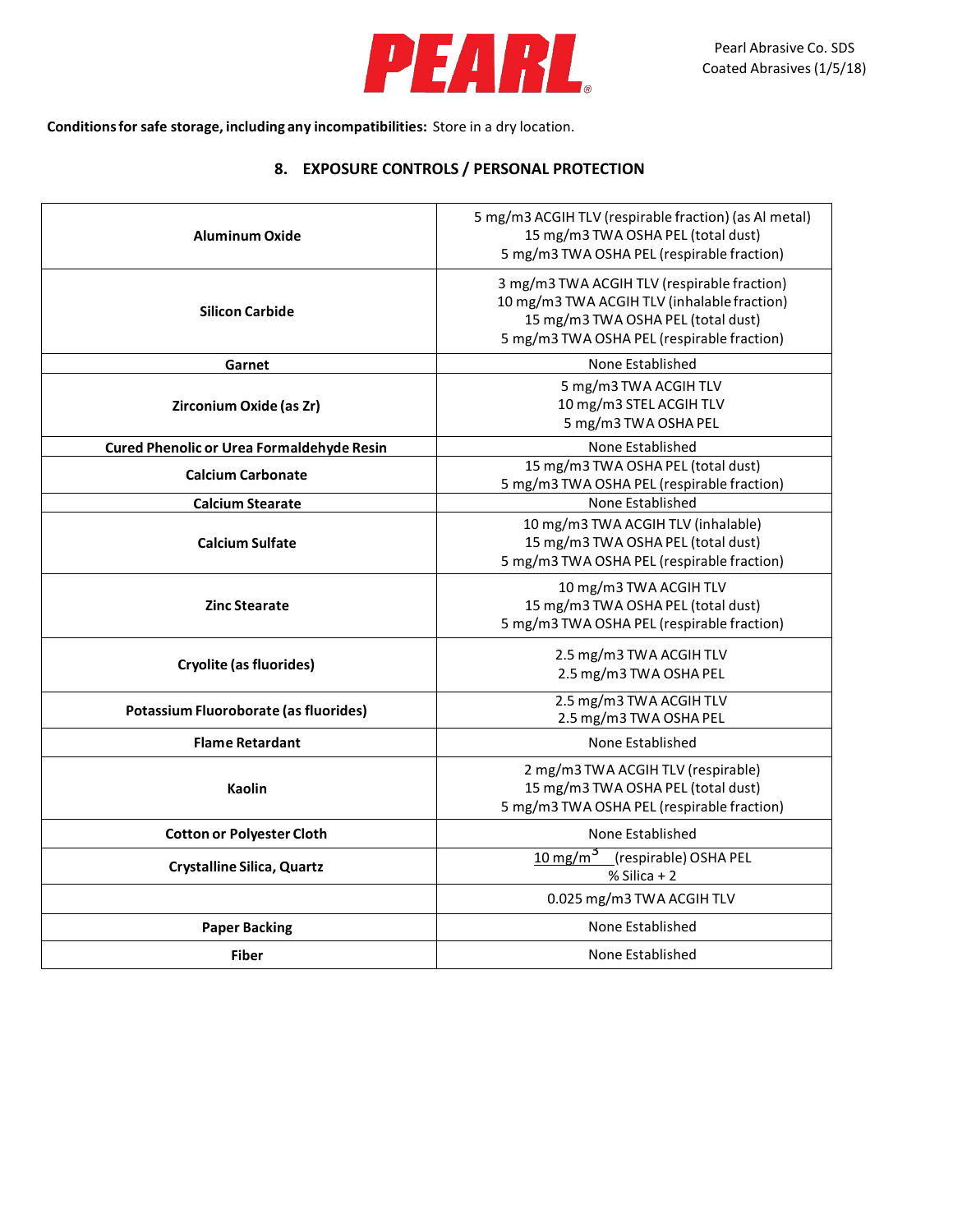

## **9. PHYSICAL AND CHEMICAL PROPERTIES**

**Appearance (physicalstate, color, etc.):** Cloth or paper coated with abrasive material in sheets, discs or on wheels.

**Odor:** No Odor

| <b>Odor threshold: Not applicable</b>        | <b>pH:</b> Not applicable                 |  |
|----------------------------------------------|-------------------------------------------|--|
| Melting point/freezing point: Not applicable | <b>Boiling Point: Not applicable</b>      |  |
| Flash point: Not applicable                  | Evaporation rate: Not applicable          |  |
| Flammability (solid, gas): Not combustible   |                                           |  |
| Flammable limits: LEL: Not applicable        | <b>UEL:</b> Not applicable                |  |
| Vapor pressure: Not applicable               | Vapor density:                            |  |
| Relative density: Not applicable             | Solubility(ies): Not soluble              |  |
| Partition coefficient: n-octanol/water: Not  | Auto-ignition temperature: Not applicable |  |
| applicable                                   |                                           |  |
| Decomposition temperature: Not applicable    | Viscosity: Not applicable                 |  |

### **10. STABILITY AND REACTIVITY**

**Reactivity:** Not reactive **Chemical Stability:** Stable **Possibility of Hazardous Reactions:** None known **Conditionsto avoid:** None known

**Incompatible materials:** None known

**Hazardous Decomposition Products:** Dust from sanding could contain ingredientslisted in Section 3 and other, potentially more hazardous components of the base material being sanded or coatings applied to the base material.

### **11. TOXICOLOGICAL INFORMATION**

**Routes of exposure:**

**Inhalation:** Dust may cause respiratory irritation.

**Ingestion:** None expected under normal use conditions. Swallowing large pieces may cause obstruction of the gastrointestinaltract. **Skin contact:** None expected under normal use conditions. Rubbing product acrossthe skin may cause mechanical irritation or abrasions.

**Eye contact**:Dust may cause eye irritation. Dust particlesmay cause abrasive injury to the eyes.

**Chronic effectsfrom short- and long-term exposure:** Long-term overexposure to respirable dust may cause lung damage (fibrosis) with symptoms of coughing, shortness of breath and diminished breathing capacity. Chronic effects may be aggravated by smoking. Excessive inhalation of respirable crystalline silica dust may cause may cause a progressive, disabling and sometimesfatal lung disease called silicosis. Symptoms include cough, shortness of breath, wheezing, non-specific chest illness and reduced pulmonary function. Test data indicates that the crystalline silica in this product is inextricably bound in a manner that no exposure occurs during normal use and handling. Prolonged overexposure to fluorides may cause a bone condition, fluorosis. Prolonged exposure to elevated noise levels during operations may affect hearing. A greater hazard, in most cases, is the exposure to the dust/fumesfrom the material or paint/coatings being sanded. Most of the dust generated during sanding is from the base material being sanded and the potential hazard from this exposure must be evaluated.

**Carcinogenicity:** Crystalline silica quartzis listed as "Carcinogenic to Humans" (Group 1) by IARC and "Known to be a Human Carcinogen" by NTP. The crystalline silica is inextricably bound in a mannerthat no exposure occurs during normal use and handling. None of the other components are listed as a carcinogen or potential carcinogen by OSHA, NTP or IARC.

#### **Numerical measuresof toxicity**:

Aluminum Oxide: LD50 Oral rat >5,000 mg/kg, Inhalation rat LC50 >7.6 mg/L/1 hr Silicon Carbide:Oral rat LD50 >2000 mg/kg, Dermal rat LD50 >2000 mg/kg Garnet: No toxicity data available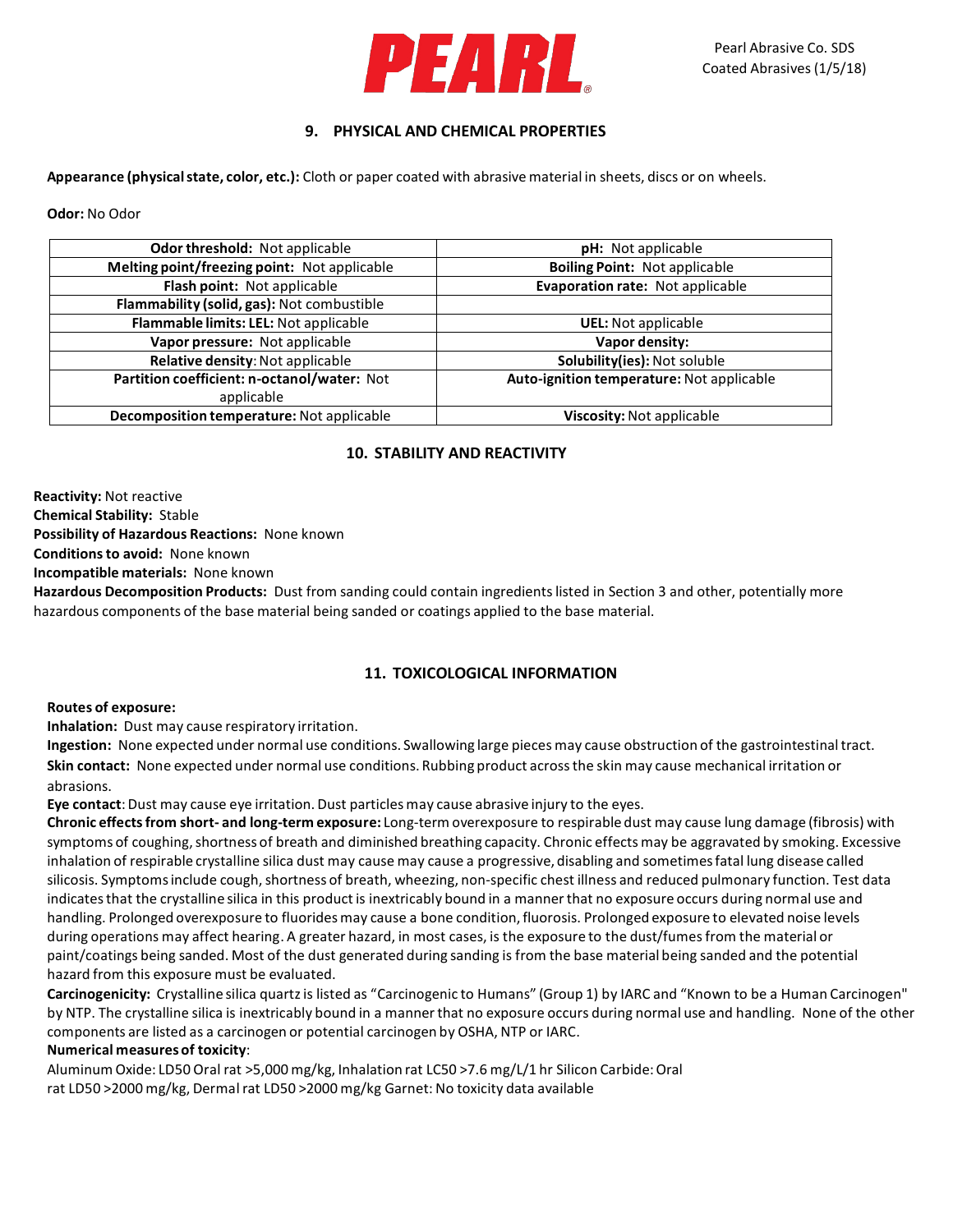

Zirconium Oxide: Oral rat LD50 > 5000 mg/kg, Inhalation rat LC50 > 4.3 mg/L/4 hr. Calcium Carbonate: No toxicity data available Calcium Stearate:No toxicity data available Calcium Sulfate: Oral rat LD50>1581mg/kg, Inhalation rat LC50 >3.26 mg/L/4 hr Zinc Stearate: LD50 oral rat > 1581 mg/kg, LC50 inhalation rat > 3.26 mg/L Cryolite: LD50 oral rat > 10000 mg/kg, LC50 inhalation rat > 200 mg/L, LD50 dermalrabbit > 2000 mg/kg Potassium Fluoroborate: Oral rat LD50 >2000 mg/kg, Inhalation rat LC50 >5.3 mg/L/4 hr Kaolin: Oral rat LD50 >5000 mg/kg Crystalline Silica, Quartz: No toxicity data available

### **12. ECOLOGICAL INFORMATION**

#### **Ecotoxicity:**

Aluminum Oxide: 96 hr LC50 Pimephales promelas 35 mg/L Silicon Carbide:No data available Garnet: No data available Zirconium Oxide: 96 hr LC50 Danio rerio >100 mg/L, 48 hr EC50 daphnia magna >100 mg/L, 72 hr EC50 Calcium Carbonate: No data available Calcium Stearate: No data available Calcium Sulfate: 96 hr LC50 Pimephales promelas >1970 mg/L, 48 hr EC50 daphnia magna >79 mg/L, 72 hr EC50 Pseudokirchnerella subcapitata >79 mg/L Zinc Stearate: No data available

Cryolite: Danio rerio LC50 > 100 mg/L/96hr Potassium Fluoroborate: 96 hr LC50 Leuciscusidus 760 mg/L, 48 hr EC50 daphnia magna >100 mg/L, 72 hr EC50 Pseudokirchnerella subcapitata >100 mg/L Kaolin: No data available Crystalline Silica, Quartz: 72 hr LC50 carp >10,000mg/L

**Persistence and degradability:** Biodegradation is not applicable to inorganic compounds. **Bioaccumulative potential:** No data available **Mobility in soil:** No data available. **Other adverse effects:** No data available.

### **13. DISPOSAL CONSIDERATIONS**

Dispose in accordance with all applicable local, state/provincial and federal regulations. Local regulations may be more stringent than regional and national requirements. It is the responsibility of the waste generator to determine the toxicity and physical characteristics of the material to determine the proper waste identification and disposal in compliancewith applicable regulations.

#### **14. TRANSPORT INFORMATION**

|            | <b>UN Number</b> | Proper shipping name | Hazard<br><b>Class</b> | Packing<br>Group | Environmental<br>Hazard |
|------------|------------------|----------------------|------------------------|------------------|-------------------------|
| <b>DOT</b> | None             | Not Regulated        | None                   | None             |                         |
| <b>TDG</b> | None             | Not Regulated        | None                   | None             |                         |

**Transportin bulk (according to Annex II of MARPOL 73/78 and the IBC Code):** Not applicable – product is transported only in packaged form.

**Special precautions:** None identified.